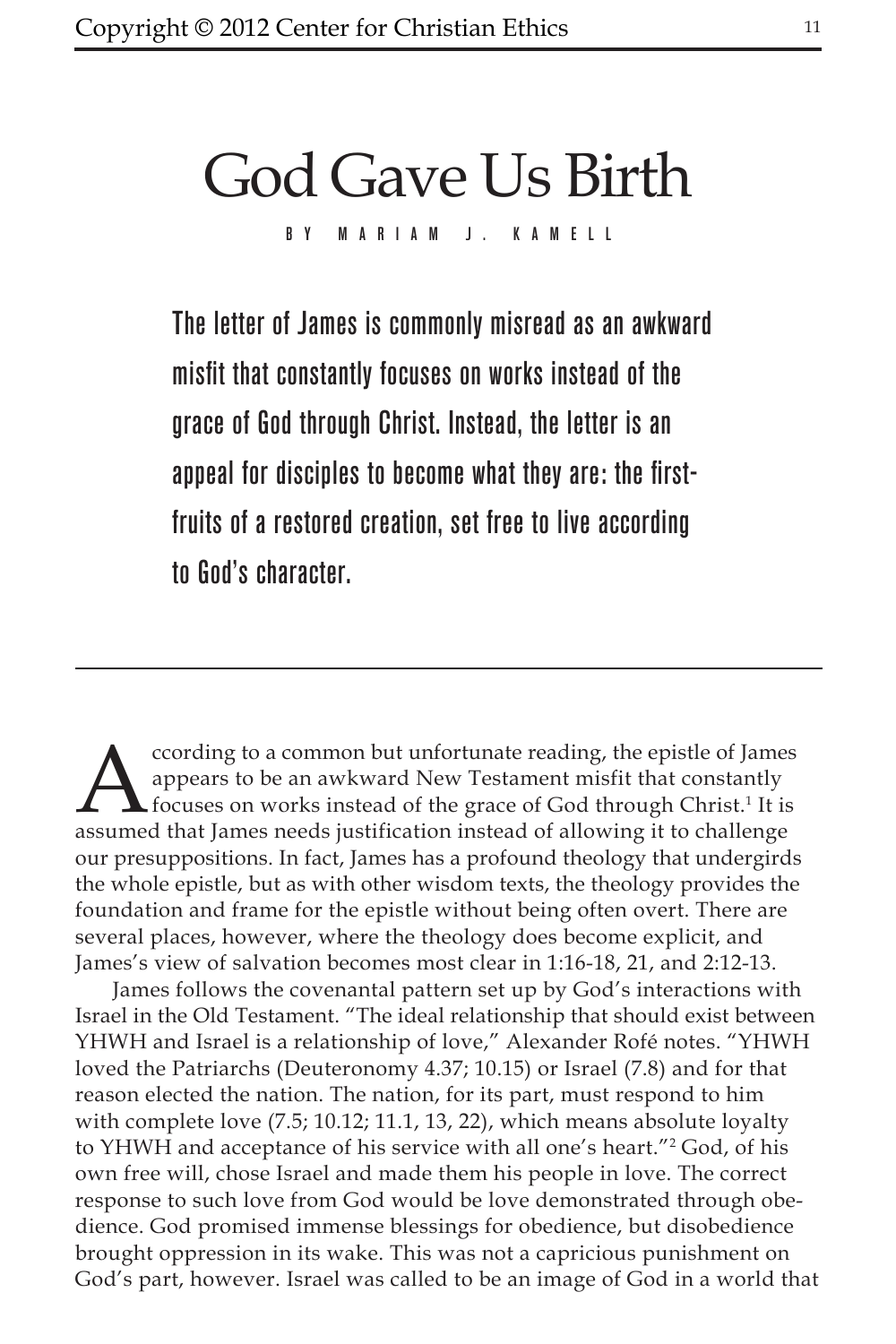followed the path of Lamach, to be a light to the nations, and this calling was to be made possible because of God's choice of and presence with Israel.

Where Israel failed, however, James sees God as beginning a new work of creation in the Church. This is a work again initiated by God's will and sustained by his presence, but now the word has been implanted and the calling is thereby higher and yet truly achievable. In retaining this covenant-

James sees God as beginning a new work of creation in the Church. This work is initiated by God's will and sustained by his presence, but now the word has been implanted and the calling is thereby higher and yet truly achievable.

al pattern into the New Testament, James is not a rogue teacher but closely following his own teacher, Jesus.3 The same teacher who promised, "Come to me, all you that are weary and are carrying heavy burdens, and I will give you rest" (Matthew 11:28), also told the parable of the unmerciful servant (Matthew 18:23-35). In the parable, a king grants mercy to the first servant of his own free will. This mercy ought

to have evoked a similar mercy in the servant toward another, but its failure to do so leads the king to revoke his initial mercy. Jesus' point is clear: God's mercy is not fickle, but it will bear fruit in keeping with God's character.

Given this background in the Old Testament and Jesus' teaching, the questions we should ask when approaching James are twofold. First, how does James see the relationship with God commencing in his audience? Is there any sense of God's initial mercy as appears in Jesus' parable of Matthew 18, or does James present an a-theological ethic for which he is often condemned? And second, can James's language of judgment and mercy reveal this to be a profoundly freeing epistle? These two questions will guide us as we sift the subtle theology of James.

## A COVENANTAL PATTERN OF SALVATION (JAMES 1:16-18)

The epistle of James follows in essence the three-fold pattern of God's covenant with Israel: a choosing done solely by the will of God, a law being given, and later judgment or mercy to be attained on the basis of adherence to that law. James, however, makes some subtle changes to the pattern, making it clear that something has shifted within this Jewish framework.

First, James issues the caution of 1:16: "Do not be deceived, my beloved." This initial warning against deception serves as a hinge verse, standing both as a rebuke for blaming God for falling prey to one's own temptation, as well as pointing forward to the truth of what God does give. Often verse 16 is paired with verses 13-15 (as seen in the NRSV), but the warning may actually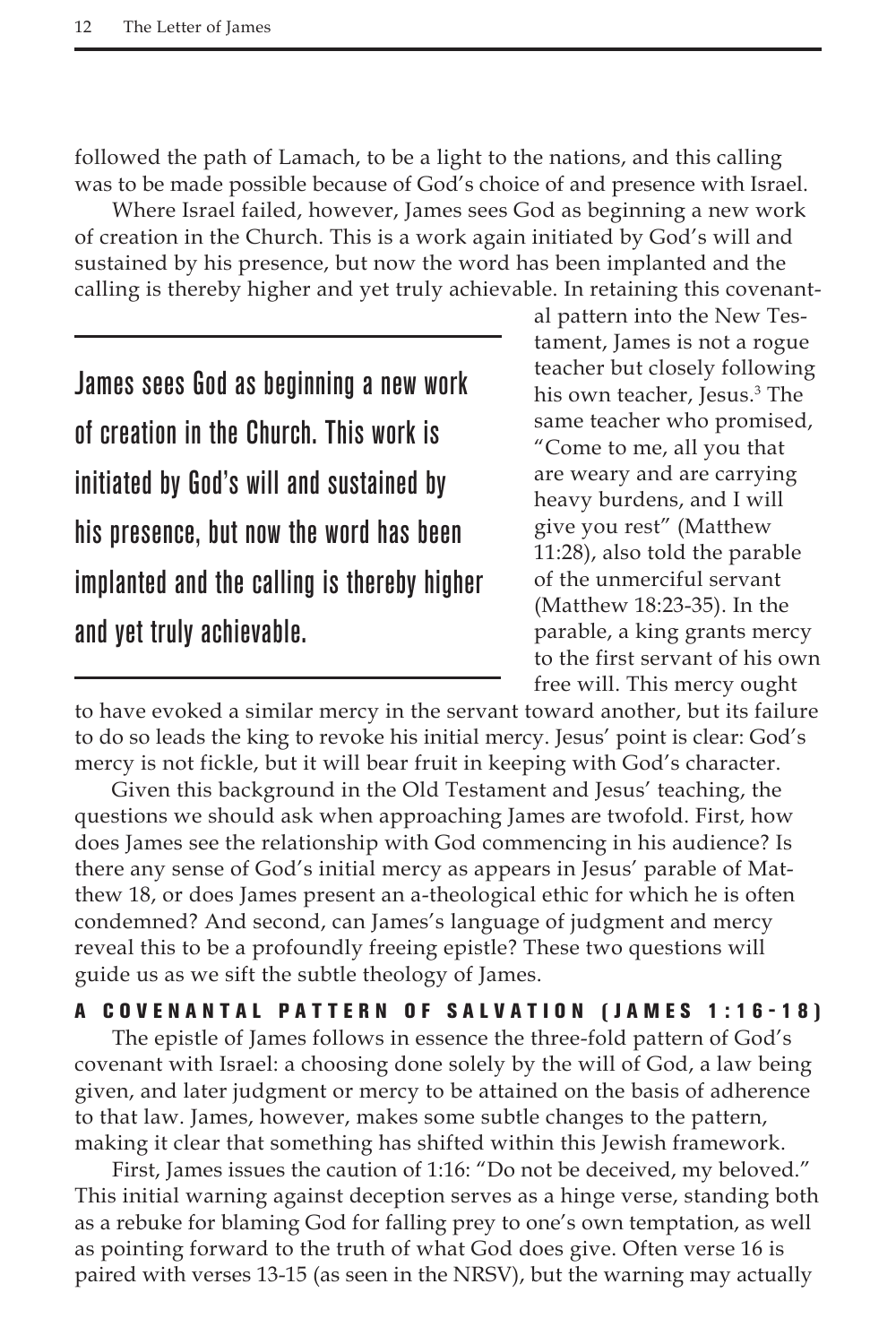be better joined with the following statement regarding God's character. Placed with verses 17-18, verse 16 functions to reiterate and underline 1:6-7: doubting the goodness and generosity of God's character is dangerous and can lead to one not "receiving" from the Lord (1:8).

James gives a solid introduction to the God about whom the audience must not be deceived. While it is not always emphasized, James's theology of God is central to the epistle, laid out most clearly in chapter one as the foundation of the commands that follow. James sees God as the good and generous giver (1:5-8, 17-18, 21) and the just judge (1:9-11, 12, 26-27). These themes repeat and intertwine throughout the epistle in ways crucial to understanding the theology of salvation therein. For instance, the fact that God is the one "who gives to all generously and ungrudgingly" (1:5) makes the illustration of an ungenerous faith in 2:14-17 all the more shocking. Faith in *this* God, James argues, should make persons generous, for they have experienced such a character of generosity themselves; their ungenerous behavior toward the hungry, therefore, calls their faith into question. In the same way, calling God the source of temptation and doubting his good generosity implies that one has not actually known him.

Having warned the audience not to be misled about who their God is, James proceeds to make God's character apparent, beginning in 1:17 with the redundant "Every generous act of giving, with every perfect gift, is from above, coming down…." This repetitive statement highlights the extravagant generosity of God, from whom good gifts keep coming. These gifts are not the same as the outcome of endurance in 1:12 (the rewarded "crown of life"), but the sum total of every good aspect of life that cannot be earned, such as wisdom (1:5) and redemption (1:18). In contrast, to those who sought to argue that God could be both the source of good gifts and yet also responsible for temptation, James adds that in this God "there is no variation or shadow due to change." Commenting on this image of God's constant goodness, Dan McCartney states that in contrast to the heavenly "wanderers" (i.e., the planets), "God cannot be made to wander, nor does he entice people to wander.… [This] solidity and reliability of the wisdom of God was important, and the steadiness of the believers as lights is an important corollary in demonstrating the divine wisdom to the world."4 God consistently seeks to give his people the good things—above and beyond what they need—so that they can live lives marked by God's consistency and generosity.

To James, life like this is not a dream or something gained by a simple grit-your-teeth ethic, but rather stems from God himself, as seen in the first half of verse 18: "In fulfillment of his own purpose he gave us birth by the word of truth." That initial expression, "in fulfillment of his own purpose," all derives from a single participle that begins this profound verse in a highly emphatic position. Most likely a causal participle, it can also be translated, "because he was willing." Here is where James makes his most profound theological statement: as with all prior covenants with his people, every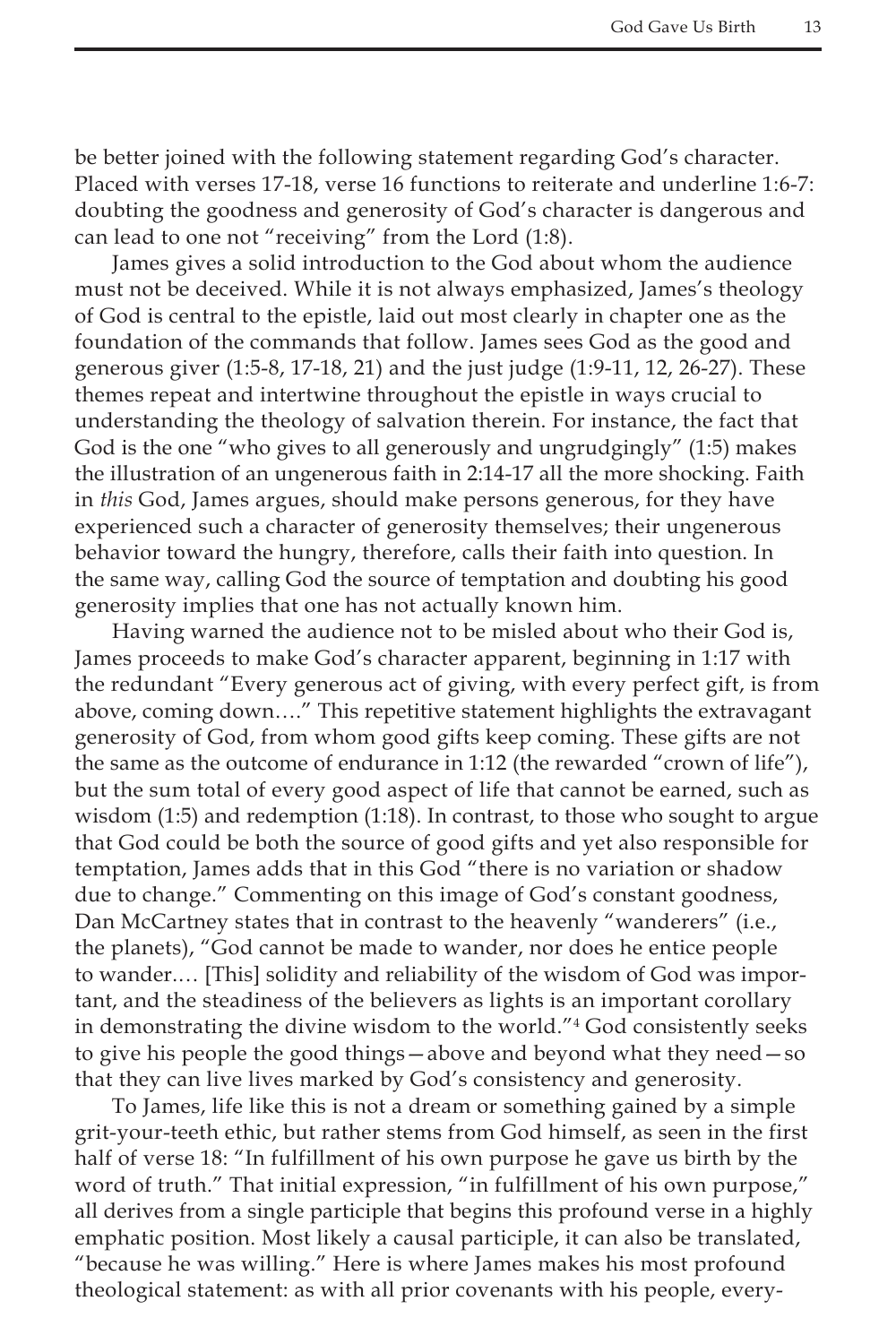thing begins with God's willingness—with his work in electing and redeeming his people. Luke Timothy Johnson recognizes the power of this verse, which was widely picked up by the early church writers, when he calls it one of the "noblest" statements about God in the New Testament.<sup>5</sup> God was willing, and more than that, he willed that this process of a birth begin and brought it into being; James emphasizes that this is the only reason the com-

James 1:21 commands readers to be what they are. The same word, by which they have been reborn, they still have yet to "receive." Although the word has been implanted, it cannot take root and grow in a hostile environment.

munity exists.6 The language of birth here contrasts with the "birth" of death in 1:15 as a result of giving way to sin. Having been reborn by this "word of truth," the audience is no longer bound by their fallen natures to sin.

Having been birthed by the "word of truth," the second half of the verse is where James indicates that he is not simply thinking in terms of Jewish covenantal patterns: "so that we would become a

kind of first fruits of his creatures."7 The language of firstfruits brings overtones of the Old Testament sacrifice, the tithe due to God, as well as Pauline language in which Christ is the firstfruit of the resurrection and the new order. While firstfruit language is typical of the Old Testament, here James intimates that he and his audience have become the firstfruit of creation something new, different, and indicating a greater fullness to come. The firstfruit language is a powerful indicator of James's revolutionary thinking, for this community to whom he writes is not simply a continuation of God's covenantal pattern but rather indicative that God is doing something new.<sup>8</sup> Here we see the first hint that James has moved into a new covenant theology, affirming the fulfillment of Jeremiah 31:31-34. James's use of the qualifier "a kind of," however, may well speak to his awareness of the "already/ not yet" nature of this new birth. The believers have been reborn, but still struggle with obedience (James 1:13-15), something not anticipated by the prophets. This birth by the word of truth, however, has set the audience apart as the consecrated firstfruits, signs of a greater harvest to come, birthed by and dedicated to God. Typical to covenant patterns, love and obedience ought to follow. Election and service cannot be separated.

Essentially, James 1:16-18 provides the most crucial statement of James's theology of salvation. It includes an affirmation of God's true nature as consistently generous and good in contrast to the believers' own wavering natures. This passage then spells out the greatest of those gifts as salvation unto firstfruit status, a reality brought about solely by the will of God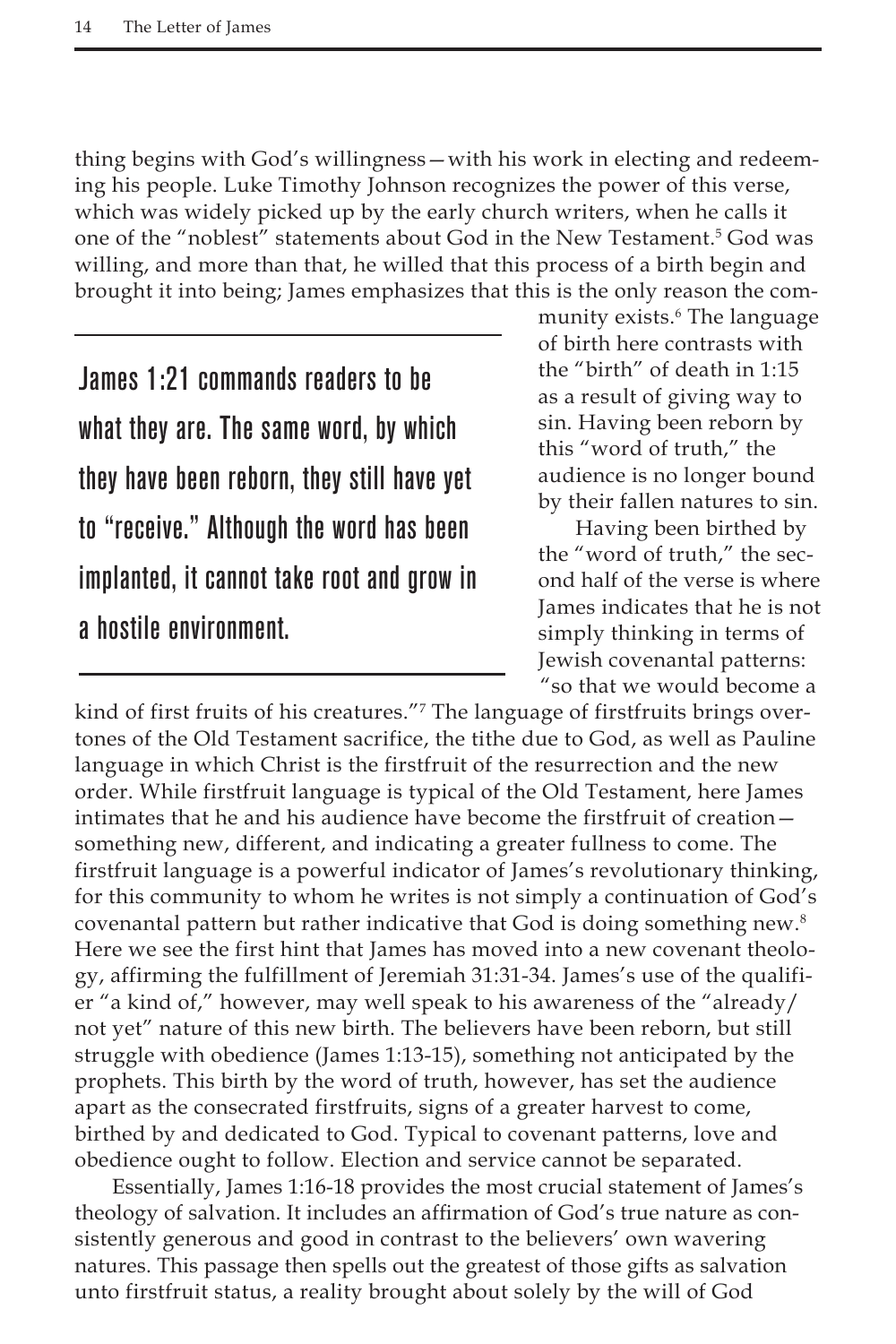through his word. Because of this remarkable change of status, James is then able to move on to implications for the Christian life.<sup>9</sup>

# A TRANSFORMED LIFE (JAMES 1:21 AND 2:12-13)

James's theology does not simply end with new birth. The implications of the firstfruit identity are far reaching and require cooperation. It is crucial, however, to hold in mind always the starting fact: original birth into this community is done solely "because he willed it," and the subsequent cooperation has its starting point solely within this willed work of God. It becomes clear, however, that people may choose not to make that work of God a reality in their own lives.

The place this is most evident is just three verses later, in 1:21. There James writes the twofold command: "Therefore rid yourselves of all sordidness and rank growth of wickedness, and welcome with meekness the implanted word that has the power to save your souls." The first half of the verse is a call to purity, a call to cleanse themselves of the moral filth that defiles. The participle that begins the verse is usually translated as a command: "rid yourselves," or "take off, put off." There are two things worth noting. First, this is after verse 18, where the audience has already been "given birth by the word of truth" and declared "firstfruits," so this work they are to do is in context of already having a new identity. Second, however, it is also a command for them to engage themselves into the process, for they have to choose to separate themselves from the moral filth that currently marks them. This is not an order for their passivity: it is not that something will *be done* to them. Rather, they are to *do* this cleansing.

Taken as a whole, verse 21 commands that the audience *be* what they *are*. The same word, by which they have been reborn, they still have yet to "receive." Although the word has been implanted, it cannot take root and grow in a hostile environment. This verse may echo Jesus' teaching about the sower and the seed on varied grounds (Matthew 13:1-9; Mark 4:1-9; Luke 8:4-8), for depending on the condition of the ground receiving it, the seed was not always able to bear fruit. In the same way, the "word of truth," as it is implanted in the soul, requires a hospitable environment if it is going to produce its fruit: the saving of their souls. Obedience makes it possible for the word to do its work.

Significantly, it is not obedience that does the saving; the *word* is what has the power to save souls, but it can reach its effect only when it is received in purity and humility. Contextually, the hearers have already been reborn, have already had the word implanted, but still the ground must be prepared if the word is to have its effect. The following verse makes the need for active reception even clearer: "But be doers of the word, and not merely hearers who deceive themselves" (1:22). To hear the word of salvation but not obey it is simply another self-deception of a salvation-threatening sort. James does not teach salvation by works, but a salvation made possible by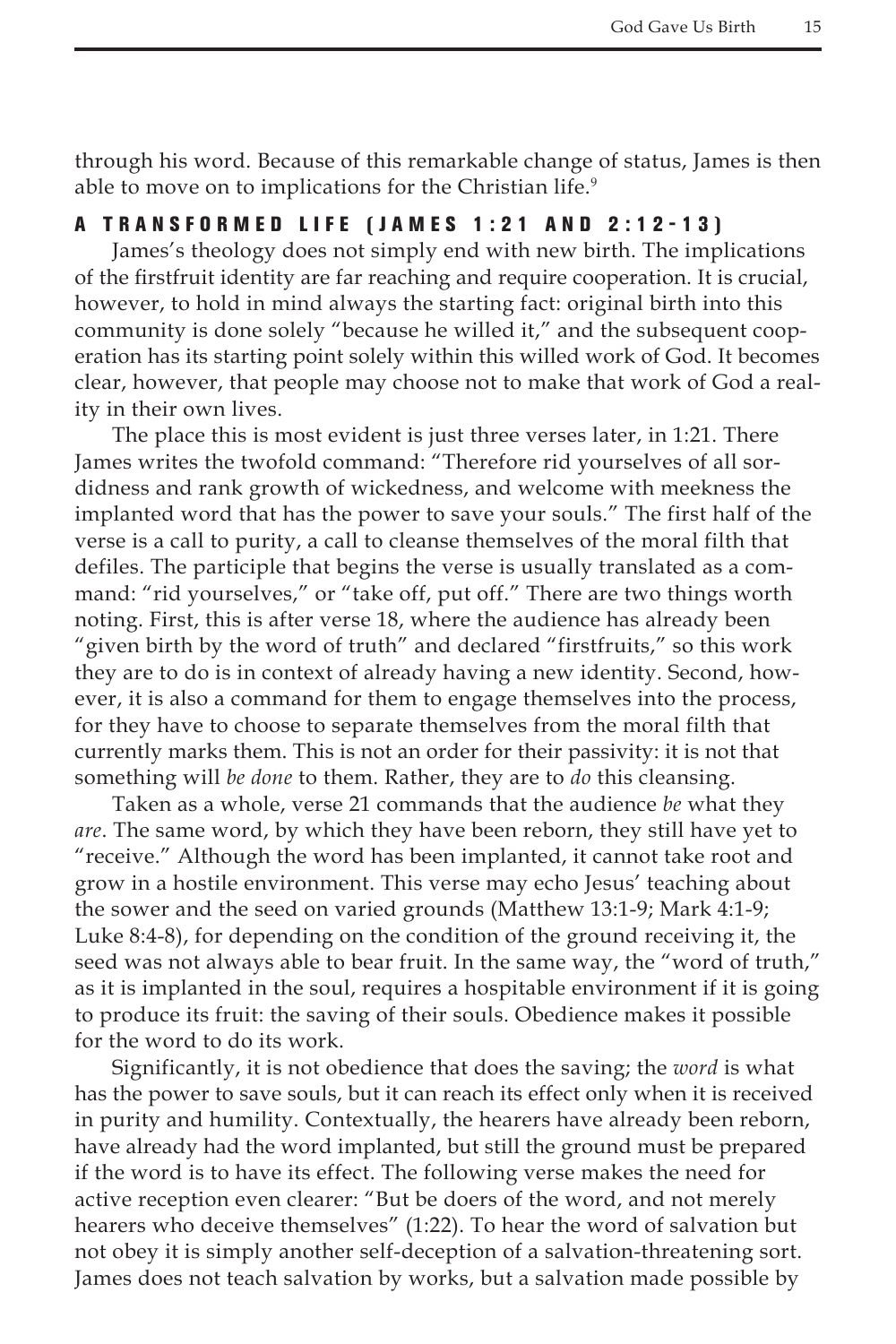obedient preparation for the word to work, reflecting the teachings of Jesus.

Another passage that should be discussed in relation to the covenantal nature of James's theology is James 2:12-13. Having moved away from the inception of salvation (birth by the word of truth), James now points to the final judgment. He warns his readers: "So speak and so act as those who are to be judged by the law of liberty. For judgment will be without mercy to anyone who has shown no mercy; mercy triumphs over judgment." James's view of salvation in this passage fits a wisdom paradigm about the reciprocal nature of showing mercy. This view can be found throughout the Old Testament (especially Deuteronomy and the writings of the prophets), but is codified in the book of Proverbs. For instance, in Proverbs 21:13, the sage observes, "If you close your ear to the cry of the poor, you will cry out and not be heard." This proverb states the same negative principle of James 2:13, Bruce Waltke contends, that "The merciful obtain mercy (Proverbs 3:3-4; 19:17; Matthew 5:7; Luke 6:38), but the callous will not be pitied (cf. Psalm 109:6-20; Matthew 18:23-35; 25:31-46; James 2:13)."10 Throughout the wisdom literature when God's justice is held up for examination, it is found repeatedly that the wicked receive judgment and the righteous receive mercy either in this life or afterward. Furthermore, one of the consistently crucial characteristics of the righteous is mercy. Mercy begets mercy, as will be finally and ultimately pronounced by Jesus: "Blessed are the merciful, for they will receive mercy" (Matthew 5:7). The sages and Jesus all recognize a truism in God's character: those who are merciless to the helpless earn a reciprocal mercilessness for themselves in their time of need. Regarding Jesus' beatitude, W. D. Davies and Dale Allison query whether in the Gospel of Matthew "'mercy' and its cognates imply that merciful action is the concrete expression of loyalty to God, and that what God demands is not so much activity directed Godward ('I desire…not sacrifice') but loving-kindness benefiting other people ('I desire mercy')," and suggest that the beatitude refers to "the hope of receiving mercy at the last judgement."<sup>11</sup> All of the wisdom tradition leading up to and including Jesus agrees that the character of mercy is crucial for a merciful assessment at the final judgment.

This background informs our reading of James 2:12-13. He begins with obedience to the "law of freedom," which contextually is closely tied, if not identical with, the "word of truth" by which the entire process of salvation was started in 1:18 (the shift from "word" to "law" happens within the single paragraph of 1:22-25). Judgment will be done *according to the same entity* as that by which we are saved. James is not introducing a new, unexpected standard of judgment; instead, it can be described as "of freedom" (2:12) because it is the same "word that has the power to save your souls" (1:21). That encouragement, however, is paired with the equally strong warning of the necessity of mercy. On the one hand, a lack of mercy indicates a failure of fruit from the implanted word, and reveals us as self-deceived as to our status. On the other hand, James focuses on the responsiveness of God to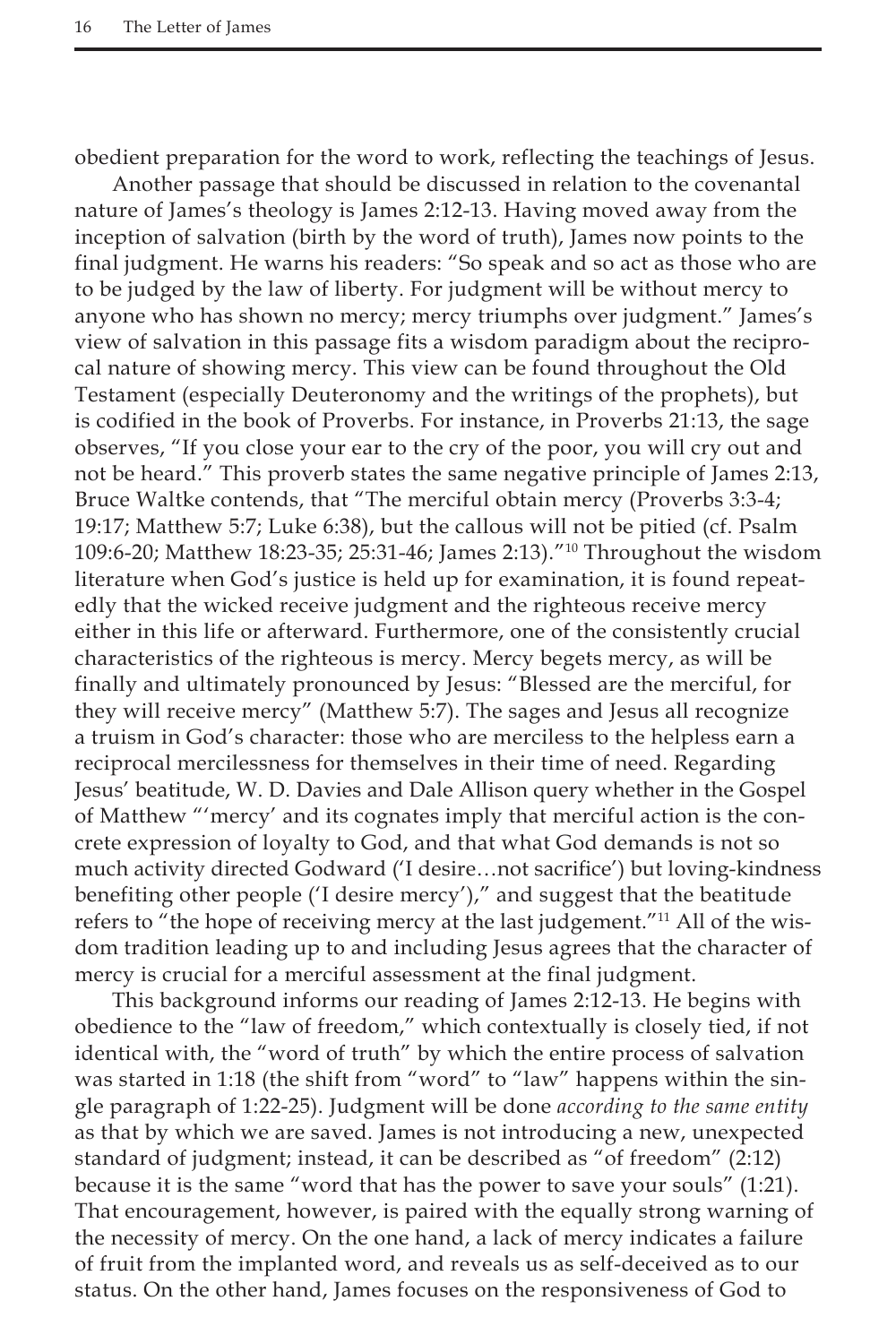human actions. Just as human mercilessness invokes a reciprocal response, the positive restatement of 2:13a is that human actions of mercy can *succeed* in averting a negative judgment! Indeed, human acts of mercy evoke a response of mercy from God (cf. again Matthew 5:7).

Hence the exultant statement in 2:13b, that mercy triumphs over judgment. *Because God is just*, when his people live in accordance with his word, God *in his justice* responds to his people with mercy, not judgment. In the wisdom literature, perfection is never required for a merciful judgment by God, but a repentant heart that seeks to live in accordance with God's own character receives mercy. Mercy is a crucial sign of a life lived according to the law of freedom, of the fruiting of the implanted word of truth in a receptive heart. This is an unsurprising conclusion from the God who declared "I desire mercy, not sacrifice" (Matthew 9:13; 12:7; citing Hosea 6:6).

### Con c l u s ion

Salvation, begun by the work of the good and generous God in his willing choice to give birth to a new people, comes full circle as he responds to seeing his own character now bearing fruit in his people. Kent Yinger observes that in Judaism, "one's *works* are not viewed mechanically or atomistically, but are a unitary whole revealing one's inner character of faith. Faith and works are not in competition with one another. Rather they represent two sides of the single coin of human response in the light of God's gracious covenantal arrangement."12 As Moses reminded the people that God did not choose the Israelites because they deserved it but because he loved them of his own will (Deuteronomy 7:7-8), so also James sees God working again in creating a new people as the firstfruits of a renewed creation, chosen by his will (James 1:18). But in the same way Israel is warned against being a stiffnecked people who think they are "safe even though [they] go [their] own stubborn ways" (Deuteronomy 29:19), so also James warns those who deceive themselves and think that merely hearing the word is sufficient (James 1:21- 25). For both groups, the warning of Deuteronomy 29:20 stands stark: "the LORD will be unwilling to pardon them, for the LORD's anger and passion will smoke against them. ...the Lorp will blot out their names from under heaven," or, as James puts it, "judgment will be without mercy to anyone who has shown no mercy" (James 2:13a).

In contrast, those who accept their status as firstfruits, actively receiving the word of truth in humility and obedience, find that their character begins to resemble that of their God. Their lives reveal the truth of the implanted word, through their *doing* of it (James 2:22-25); they become people marked by endurance, mercy, and wisdom. The implanted word has the power to save their souls precisely because it transforms them into people who mirror God's image and he recognizes himself when it comes time for judgment. Just as the king in Matthew 18 expected his mercy to bear fruit and the sower in Matthew 13 expected his seed to bear fruit, so also the implanted word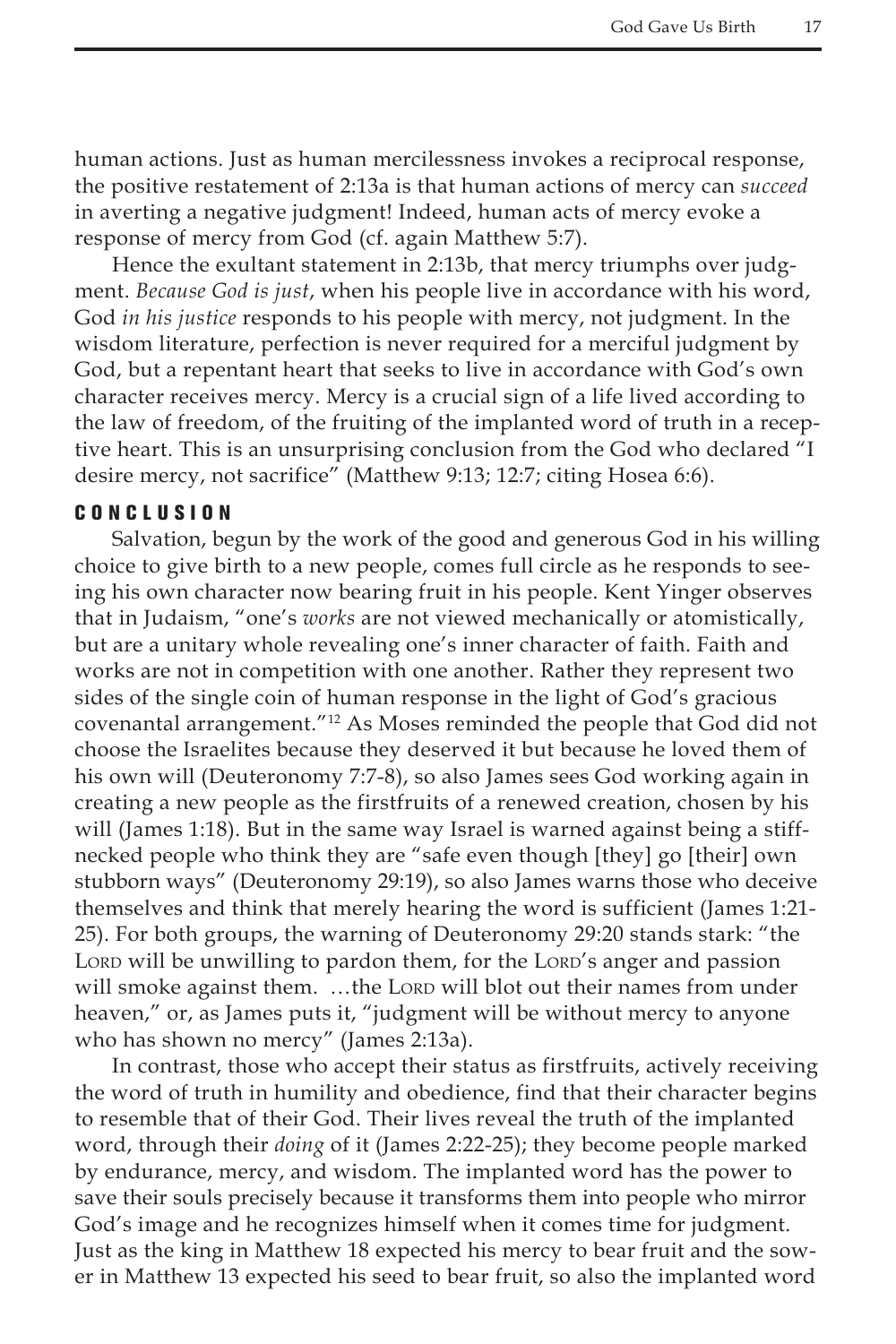ought to bear the fruit of a character transformed to the likeness of God, and thereby bring about the salvation of the person.

Salvation in James begins with God's willing choice and ends with God's willing recognition, but in between is the individual's choice to submit and obey in humility. Without that step, the implanted word is like that seed that fell on rocky soil and sprang up, but quickly withered and did not bear fruit. James 1:21 implores the hearer to "welcome with meekness the implanted word that has the power to save your souls." It is an appeal to become what they are: the firstfruits of a restored creation, set apart by the creative word of God to be the very images of God, set free to live according to his character and therefore triumphant over the threat of judgment.

### NOTE S

1 The epistle of James is not given much respect in biblical and theological circles. Within the newly reviving field of James studies, Martin Dibelius (1883-1947) famously claimed, "James has no theology" (Martin Dibelius, *James: A Commentary on the Epistle of James*, Hermeneia: A Critical and Historical Commentary on the Bible, translated by Michael A. Williams, [Philadelphia, PA: Fortress Press, 1976], 21, 22). Alexander Chester concludes that "James's theology is limited in many ways," with little to no development on any theme but that of works (Alexander Chester, "The Theology of James," in Andrew Chester and Ralph P. Martin, *The Theology of the Letters of James, Peter, and Jude* [New York: Cambridge University Press, 1994], 44-45).

2 Alexander Rofé, *Deuteronomy: Issues and Interpretation* (London: T. & T. Clark, 2002), 13. Ray Carlton Jones, "Deuteronomy 10:12-22," *Interpretation* 46:3 (1992), 281, simplifies thus: "Election and service belong together in the Bible. The consequence of the Lord God's sovereign election of Israel is that Israel must serve the Lord."

3 Regarding the relationship of James to Jesus' teaching, see Richard Bauckham, *James: Wisdom of James, Disciple of Jesus the Sage* (London: Routledge, 1999). In Robert W. Wall and Karl-Wilhelm Niebuhr, eds., *The Catholic Epistles and Apostolic Tradition* (Waco, TX: Baylor University Press, 2009), see Patrick J. Hartin, "James and the Jesus Tradition," 55-70; John S. Kloppenborg, "The Reception of the Jesus Tradition in James," 71-100; and John Painter, "James as the First Catholic Epistle," 161-182.

4 Dan McCartney, *James*, Baker Exegetical Commentary on the New Testament (Grand Rapids, MI: Baker Academic, 2009), 109. David Garland, in "Severe Trials, Good Gifts, and Pure Religion: James 1," *Review and Expositor* 83:3 (1986), 392, observes "God's goodness… is not as periodic as the full moon or the morning sunrise. It does not fade into the west." See Donald J. Verseput, "James 1:17 and the Jewish Morning Prayers," *Novum Testamentum* 39:2 (1997), 177-191, for a plausible background for this description of God as the "Father of lights" within Jewish prayers said each morning to thank God for his faithfulness in bringing the new day and his mercy evidenced thereby.

5 Luke Timothy Johnson, *The Letter of James*, Anchor Bible (New York: Doubleday, 1995), 204.

6 Tim Laato observes, "The participle [*boulētheis*] expresses (with the same sense as with Philo) the free and sovereign will of the creator. It underscores the independence of salvation from human powers." See his "Justification According to James: A Comparison with Paul," translated by Mark A. Siefrid, *Trinity Journal* 18:1 (1977), 43-84, here citing 48.

7 For more regarding James and the new covenant, see Miriam J. Kamell, "Incarnating Jeremiah's Promised New Covenant in the 'Law' of James," *The Evangelical Quarterly* 83:1 (2011), 19-28.